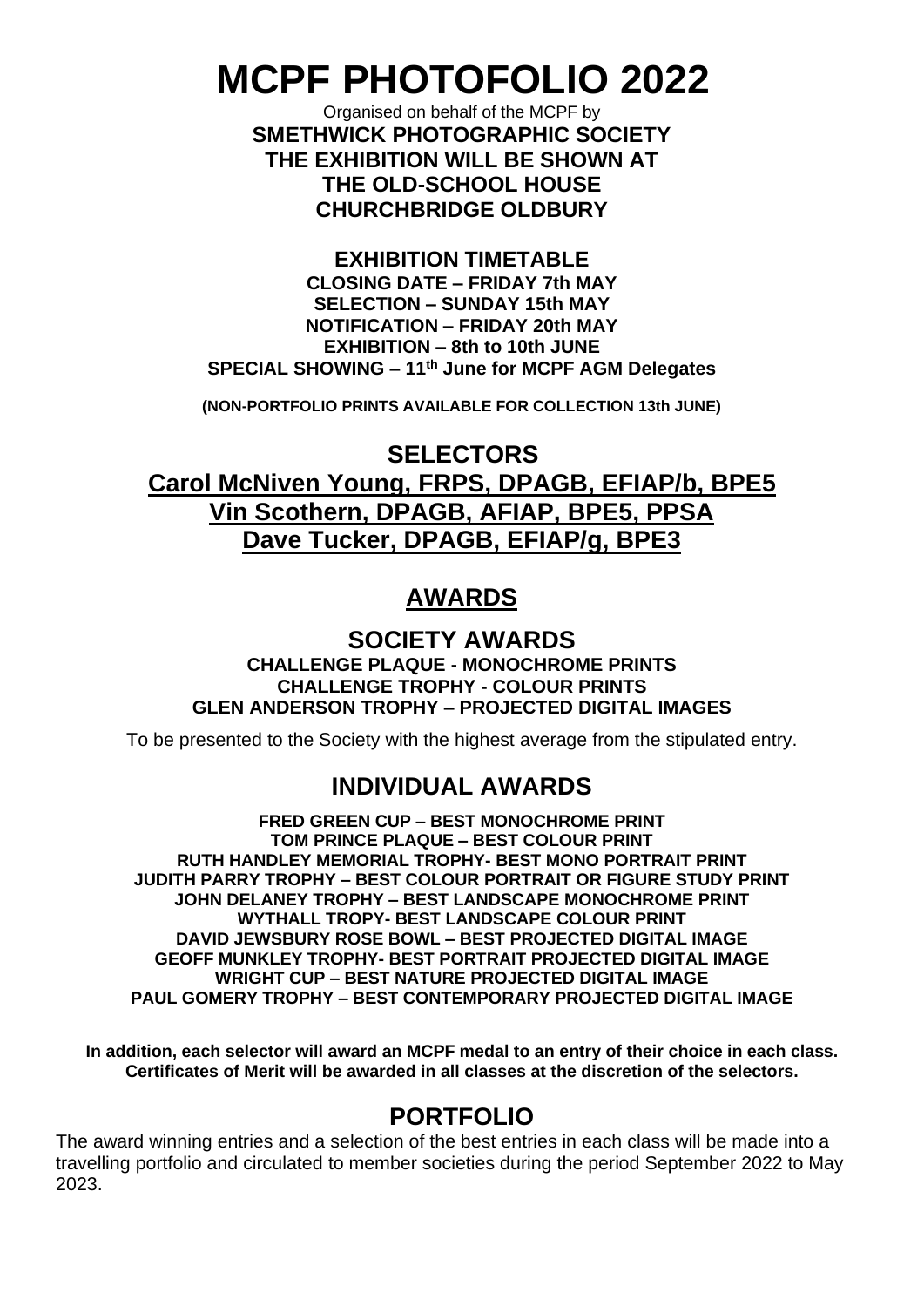# CONDITIONS OF ENTRY

## **NEW**

# **ALL PRINT TITLES AND PDI FILES ARE TO BE ENTERED ON LINE VIA THE MCPF WEBSITE [www.mcpf.co.uk](http://www.mcpf.co.uk/) A JPEG of EACH PRINT MUST ALSO BE UPLOADED ONLINE ENTRY OPENS ON 7th APRIL**

# **ENTRY FEE – FREE OF CHARGE**

# **GENERAL**

Member societies may submit entries in any of the following classes. COLOUR PRINTS, MONOCHROME PRINTS, PROJECTED IMAGE. **UP TO A MAXIMUM 15 IMAGES CAN BE ENTERED IN EACH CLASS**

**Member Societies who enter less than the required number in any class will not qualify for the Society Awards, but its members are still eligible for Individual Awards.**

## **A MAXIMUM OF 4 IMAGES CAN BE ENTERED IN ANY ONE CLASS BY EACH PHOTOGRAPHER THE MAXIMUM AMOUNT OF NATURE PRINTS & PDIs IN ANY ONE SECTION IS 20% (Nature Rules) Page 3 IF A PRINT OR PDI LOOKS LIKE NATURE IT WILL BE CLASSED AS NATURE**

**The entry of identical prints and projected images is discouraged.**

## **Photographers may support only ONE NOMINATED CLUB IN EACH CLASS**.

It is the responsibility of the Club or Society to ensure that they are not contravening this rule. In the event of this occurring, the work of the author concerned will be disqualified from **both** entries.

## **PRIOR EXHIBITION**

Entries shown at any public exhibition prior to 3**1st December, 2019** or which have been previously accepted in MCPF Photofolio, or work that is so similar in previous entries as to be indistinguishable, will not be accepted. Only work in which all of the elements of the image have been photographed by the entrant may be submitted.

## **PRINTS & PROJECTED IMAGE REQUIREMENTS**

Prints must be mounted on mounts no exceeding 40x50 cm and bear the authors name and club on the rear of the mount. .

**Digital Files should be submitted in JPEG format size 1600 x1200.**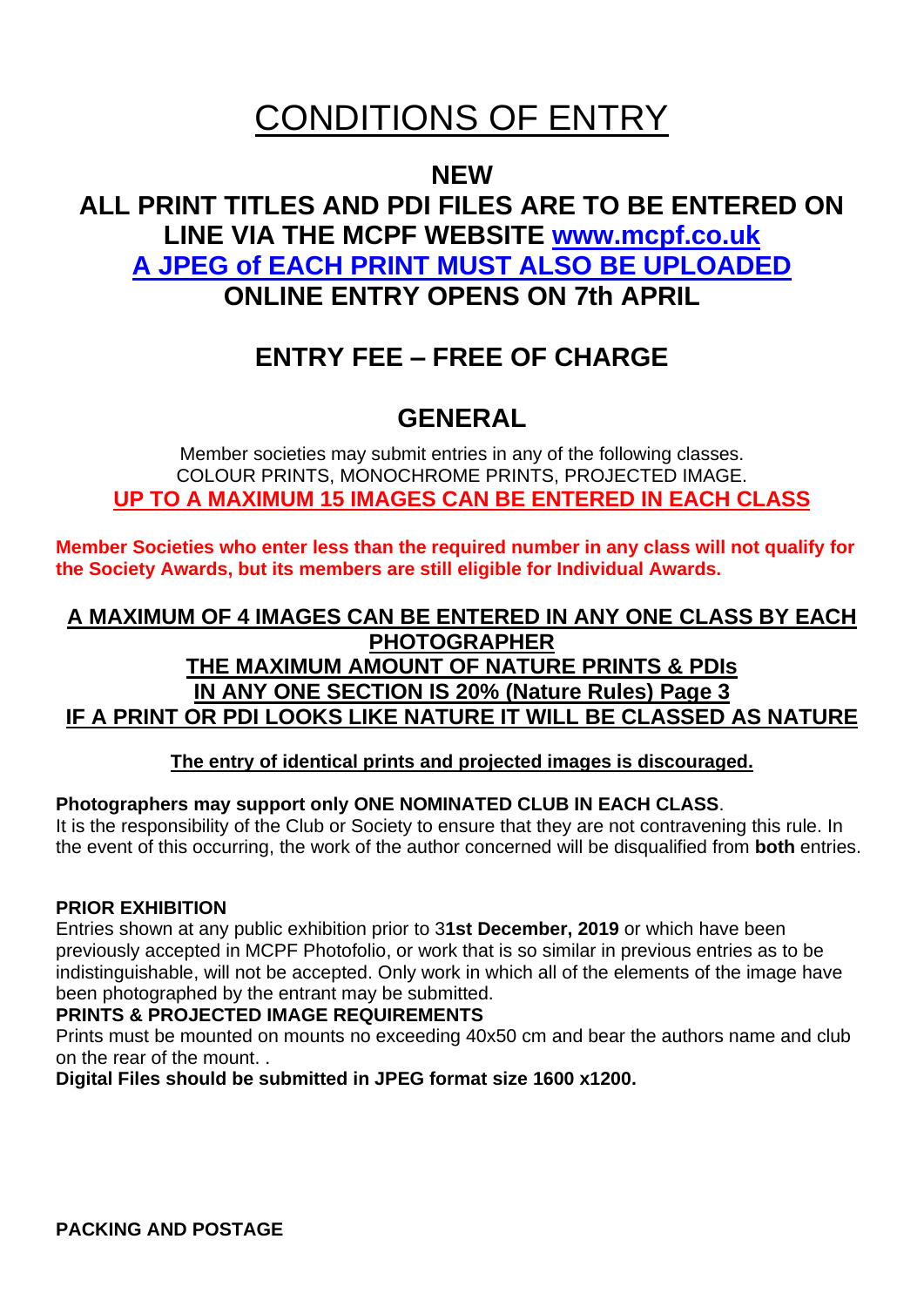Entries must be enclosed in substantial returnable packaging, together with a self addressed return label. **They will be returned by post only if the cost of return postage is included,** otherwise they must be collected by arrangement with the organizing society.

#### **SELECTION AND AWARDS**

The total marks awarded to a society in each class by the panel of Selectors will be averaged on the basis of the stipulated entry. The appropriate award will be given to the society gaining the highest average mark. Individual awards will be made or withheld at the discretion of the **Selectors** 

#### **NOTIFICATION AND RESULTS**

Competition results will be notified by e-mail to all Societies competing. A catalogue of Exhibition and portfolio acceptances will be sent to each participating club and will also be available on the MCPF website.

#### **REPRODUCTION RIGHTS**

The MCPF reserve the right to reproduce any entry in connection with the competition and exhibition. It is a condition of entry that work entered into Photofolio must be available for use by the MCPF in PAGB Inter Federation Competitions

#### **LOSS OR DAMAGE**

The MCPF and the organising society accept no liability for any loss or damage, although reasonable care will be taken with entries.

#### **PUBLIC EXHIBITION**

The MCPF reserve the right to withhold from public exhibition any entry which in their absolute discretion they consider to be undesirable in content. No submitted entry may be removed without the permission of the Organizing Committee.

#### **ACCEPTANCE OF CONDITIONS**

An entry will indicate acceptance of conditions.

#### **DEFINITION - CONTEMPORARY PHOTOGRAPHY**

May be defined as the concept which stimulates the mind of the viewer, to interpret the message conveyed through the creative use of line, form and colour.

## **Nature Photography**

Nature photography is restricted to the use of the photographic process to depict all branches of natural history, except anthropology and archaeology, in such a fashion that a well- informed person will be able to identify the subject material and certify its honest presentation. The story telling value of a photograph must be weighed more than the pictorial quality while maintaining high technical quality. Human elements shall not be present, except where those human elements are integral parts of the nature story such as nature subjects, like barn owls or storks, adapted to an environment modified by humans, or where those human elements are in situations depicting natural forces, like hurricanes or tidal waves. Scientific bands, scientific tags or radio collars on wild animals are permissible. Photographs of human created hybrid plants, cultivated plants, feral animals, domestic animals, or mounted specimens are ineligible.

**Nature Pictures which have been modified but preserve the truth of the statement may be entered. Any images that show an obvious alteration cannot be entered into the nature section but can be entered into the Open sections.**